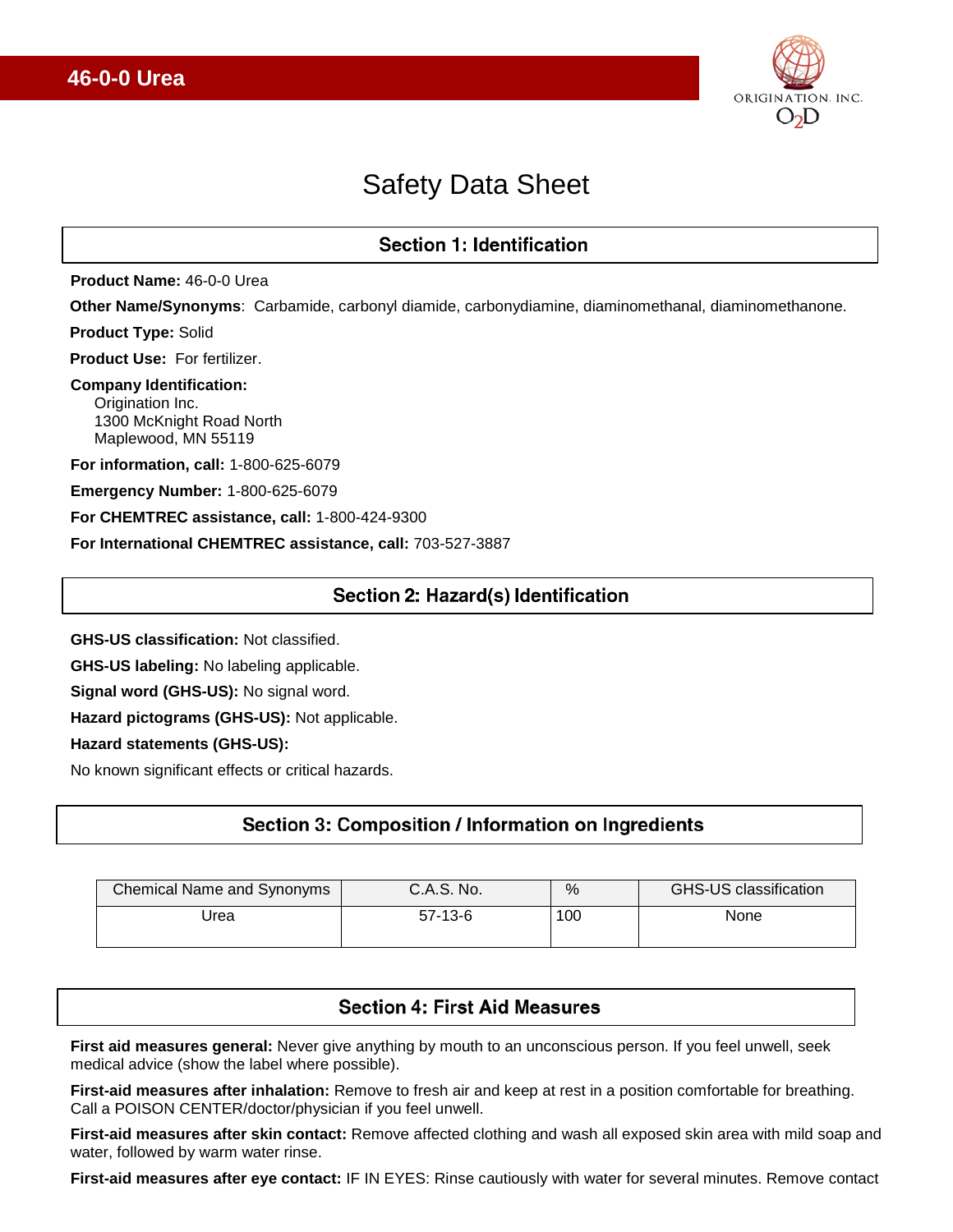# **46-0-0 Urea**



lenses, if present and easy to do. Continue rinsing.

**First-aid measures after ingestion:** Rinse mouth. Do NOT induce vomiting. Obtain emergency medical attention.

**Most important symptoms and effects, both acute and delayed**

**Symptoms/injuries after inhalation:** May cause respiratory irritation.

**Symptoms/injuries after eye contact:** Causes eye irritation.

**Immediate medical attention and special treatment needed:** No additional information available.

**Note to physician:** None.

### **Section 5: Fire Fighting Measures**

#### **Extinguishing Media**

**Suitable extinguishing media:** Foam. Dry powder. Carbon dioxide. Water spray. Sand.

**Unsuitable extinguishing media:** Do not use a heavy water stream.

**Special hazards arising from the substance or mixture:** No additional information available.

**Firefighting instructions:** Use water spray or fog for cooling exposed containers. Exercise caution when fighting any chemical fire. Prevent fire-fighting water from entering environment.

**Protection during firefighting:** Do not enter fire area without proper protective equipment, including respiratory protection.

#### Section 6: Accidental Release Measures

**Emergency procedures:** Evacuate unnecessary personnel. Ventilate area.

**Protective equipment:** Equip cleanup crew with proper protection.

**Environmental precautions:** Prevent entry to sewers and public waters. Notify authorities if liquid enters sewers or public waters.

**Spill containment and clean-up:** On land, sweep or shovel into suitable containers. Minimize generation of dust. Store away from other materials.

# **Section 7: Handling and Storage**

**Precautions for safe handling:** Wash hands and other exposed areas with mild soap and water before eating, drinking or smoking and when leaving work. Provide good ventilation in process area to prevent formation of vapor. Avoid breathing dust/fume/gas/mist/vapors/spray. Use only outdoors or in a well ventilated area.

**Storage conditions:** Keep only in the original container in a cool, well ventilated place away from other materials. Keep container tightly closed.

**Incompatible products:** Store away from incompatible materials (see Section 10). Incompatible with halogens, hydrogen peroxide, chlorinated hydrocarbons, fluorine, nitric acid, oxidizing agents and sulfuric acid. If user operations generate dust, fumes or mist, use ventilation to keep exposure to airborne contaminants below the exposure limit. Use appropriate containment to avoid environmental contamination.

# **Section 8: Exposure Controls, Personal Protection**

**Exposure Controls**

**Personal protective equipment:** Avoid all unnecessary exposure.

**Hand protection:** Wear protective gloves.

**Eye protection:** Chemical goggles or safety glasses.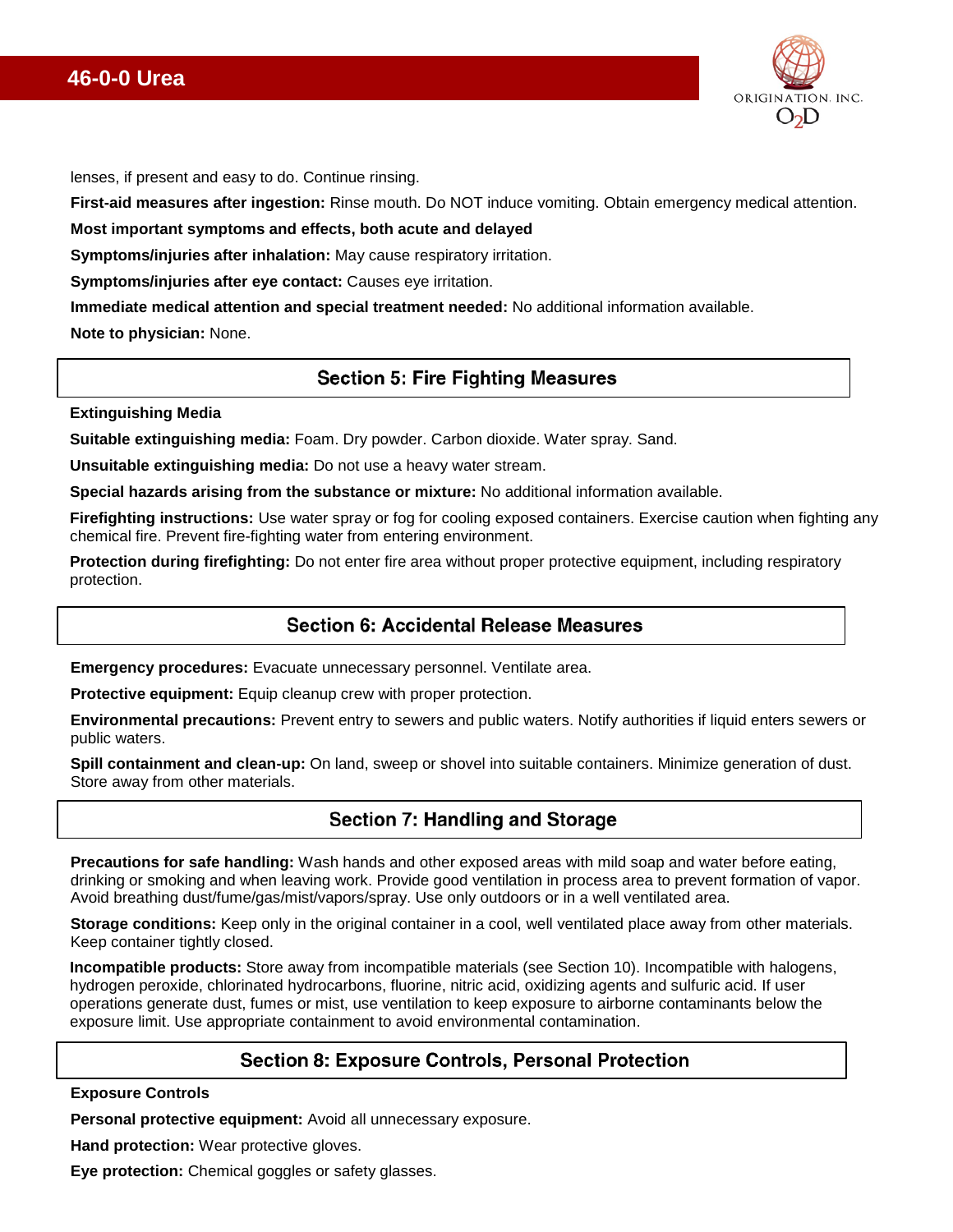# **46-0-0 Urea**



**Skin and body protection:** Wear suitable protective clothing.

**Respiratory protection:** Wear appropriate mask.

**Other information:** Do not eat, drink or smoke during use.

# **Section 9: Physical and Chemical Properties**

**Information on basic physical and chemical properties Appearance Form:** Granules. **Physical State:** Solid. **Color:** White **Odor:** Odorless. **pH:** 7.2 @ 10% solution. **Melting Point:** 133°C (271.4°F) **Freezing Point:** No data available. **Flash Point:** No data available. **Auto ignition temperature:** No data available. **Vapor Pressure:** No data available. **Density:** 46-48 lbs./ft3 (Bulk Density) **Solubility:** Easily soluble in the following materials: cold water and hot water. **Water:** 1080 g/l **Other:** No additional information available. **Viscosity:** No data available. **Oxidizing:** No data available. **Explosive:** No data available.

# **Section 10: Stability and Reactivity**

**Chemical Stability:** Stable.

**Reactivity:** Incompatible with halogens, hydrogen peroxide, chlorinated hydrocarbons, fluorine, nitric acid, oxidizing agents and sulfuric acid.

**Possible hazardous reactions:** Under normal conditions of storage and use, hazardous reactions will not occur.

**Conditions to Avoid:** Moisture. Extremely high or low temperatures.

**Incompatible materials:** Incompatible with halogens, hydrogen peroxide, chlorinated hydrocarbons, fluorine, nitric acid, oxidizing agents and sulfuric acid.

**Hazardous decomposition products:** Under normal conditions of storage and use, hazardous decomposition products should not be produced.

# **Section 11: Toxicological Information**

**Acute toxicity:** 

Urea LD50 Oral Mouse - Male 11 g/kg LD50 Oral Rat - Male 8471 mg/kg LD50 Oral Rat - Male 14300 mg/kg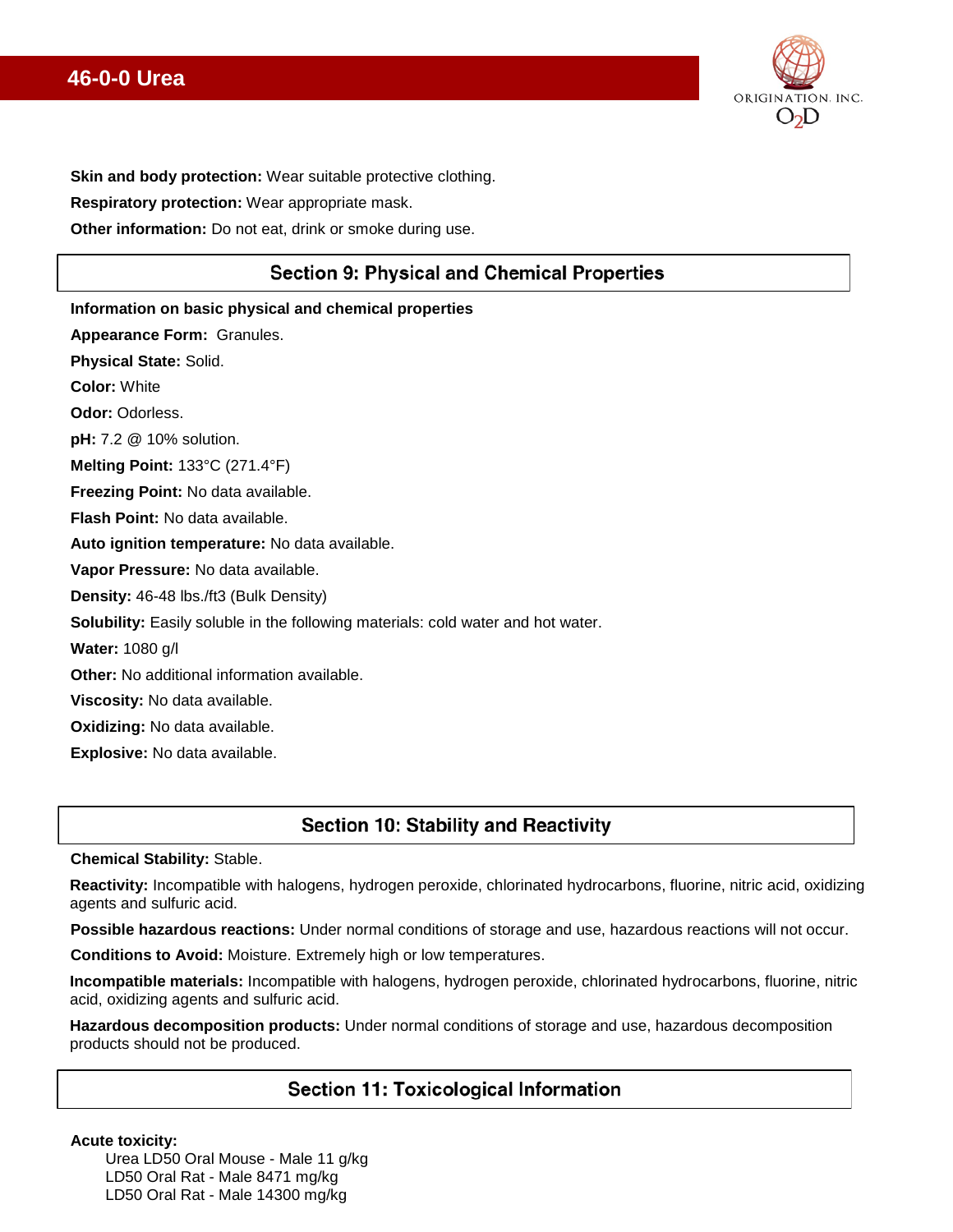# **46-0-0 Urea**



**Product/ingredient name Result Species Dose Exposure**

**Conclusion/Summary:** Non-hazardous substance.

**Irritation/Corrosion:** Urea Non-irritating to the skin.

**Product/ingredient name Result Score Exposure Observation**

#### **Conclusion/Summary**

**Skin:** Non-irritating to the skin.

**Eyes:** Non-irritating to the eyes.

**Respiratory:** Non-irritating to the respiratory system.

#### **Sensitization**

#### **Conclusion/Summary**

**Skin:** Non-sensitizer to skin.

### **Section 12: Ecological Information**

Large amounts of urea can damage plant seedlings and inhibit germination. As a readily available source of nitrogen, urea can also foster excessive growth of algae or microorganisms in water systems.

#### **Urea is non-toxic to aquatic organisms as defined by USEPA.**

**Fish 96 hour LC50:** >9,100 mg/L

**Daphnia 24 hour EC50:** >10,000 mg/L

**Ecotoxicity Information:** The cell multiplication toxicity threshold values for bacteria, green algae, and protozoa are >10,000, >10,000, and 29 mg/L, respectively. The critical range for the creek chub is 16,000 to 30,000 mg/L in Detroit river water.

# Section 13: Disposal Considerations (non-mandatory)

**Disposal Methods:** Dispose in a safe manner in accordance with local/national regulations.

**Waste materials/numbers/code/treatment:** Avoid release to the environment.

# **Section 14: Transport Information**

**In accordance with DOT:** Not regulated by DOT.

**Other information:** No supplementary information available.

**ADR:** Transport document description.

**Transport by sea:** No additional information available.

**Air transport:** No additional information available.

# **Section 15: Regulatory Information**

#### **United States**

**OSHA (Occupational Safety and Health Administration):** This material is considered to be hazardous as defined by the OSHA Hazard Communication Standard.